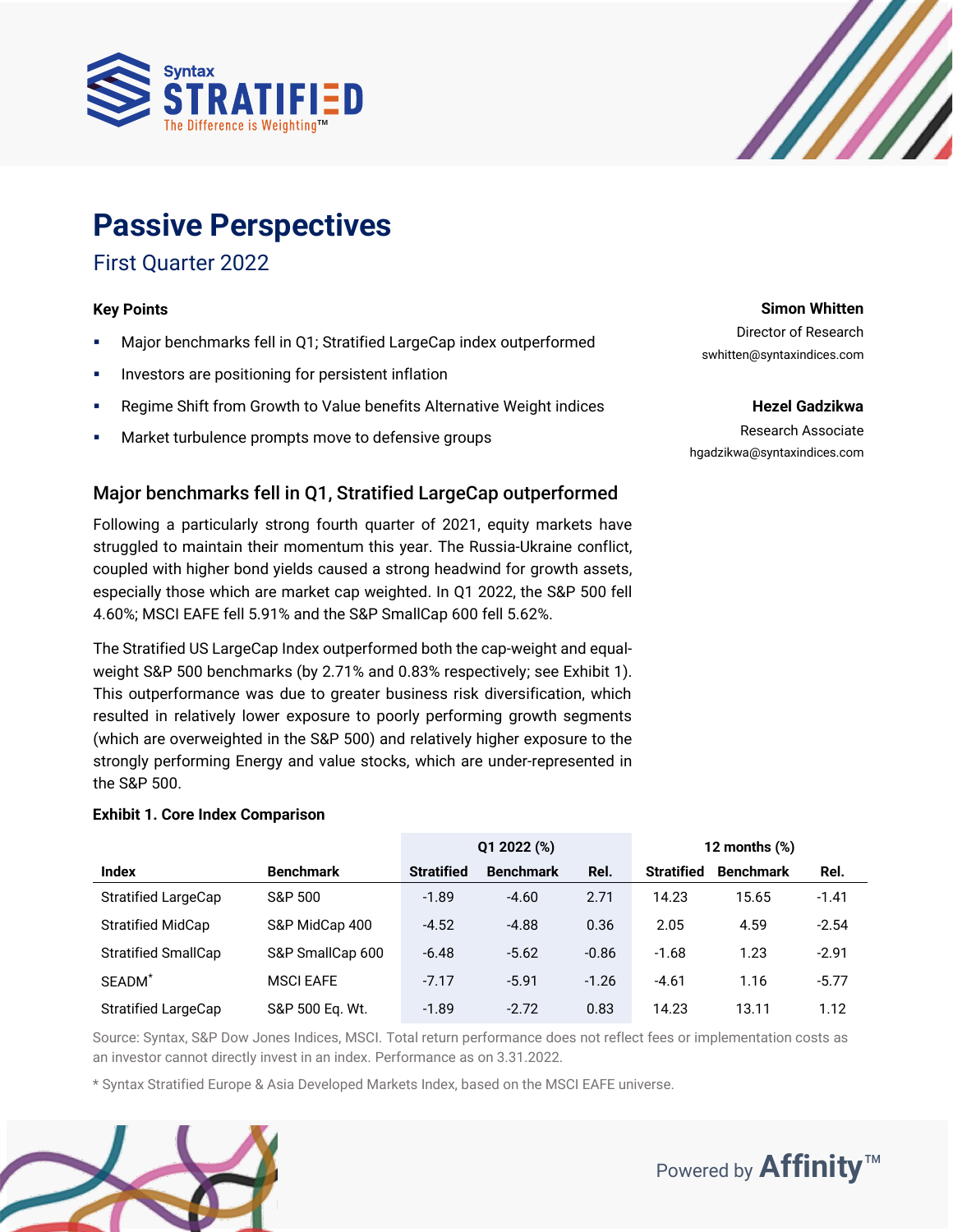

## Rising inflation drives a business risk rotation

Equity markets appear to have largely discounted the long-term effects of the Pandemic, with the S&P 500 approximately 25% above its pre-COVID peak in February 2020. However, rising instability in the form of persistently high commodity prices due to the Russia-Ukraine war, coupled with COVID-related staffing shortages and supply chain bottlenecks, caused an inflation shock that rattled global markets this year.

Inflation is often a symptom of economic instability. With inflation looking less transient than the market and the Fed had previously predicted, investors are rotating into inflation-sensitive or inflation-hedging equities. Using the Affinity™ engine, we calculate the performance of hundreds of business groupings. By isolating inflationary periods over the past twenty years, we find that the groups that are most likely to outperform during an inflation market regime are, unsurprisingly, those with direct involvement with the extraction of commodities. Indeed, the Affinity 'Resource Extraction' Activity, which includes companies in the business of extracting Oil, Metals, Lumber and any other natural resource is the best performing group during inflationary periods (Exhibit 2). Since the group spans multiple sectors (e.g. Energy, Industrials and Materials in GICS), it is difficult to measure using traditional classification systems.

This year, as the inflation rate rose from 7.0% to 8.5%, an equally weighted basket of Resource Extraction companies returned 31.76%.

Exhibit 2: The most inflation sensitive groups in the S&P 500

**Taxonomy Business Risk Inflationary Period Not Inflationary Period Differential 2022\*** Activity **Resource Extraction** 19.01 -0.70 19.71 31.76 Commodities Exploration and Production 18.79 2.94 15.86 44.51 Sector **15.93** Upstream Energy 15.93 1.71 14.22 47.56 Commodities Industrial Metals 22.38 8.25 14.13 19.19 Activity **Real Estate Construction** 14.20 2.25 11.94 6.23 Activity **Rail Transportation** 24.99 13.17 11.82 1.28 Supply Chains Matural Gas Supply Chain 12.36 2.00 10.35 25.49 Commodities Agricultural Seeds and Chemicals 30.61 21.01 9.60 30.79

Source: Syntax, Bloomberg. Total return performance, conditional on inflation and non-inflationary periods and does not reflect fees or implementation costs as an investor cannot directly invest in an index. \*2022 returns to 3.31.2022

**Inflation is a symptom of economic instability**

**Affinity offers a simple way to measure inflation sensitivity**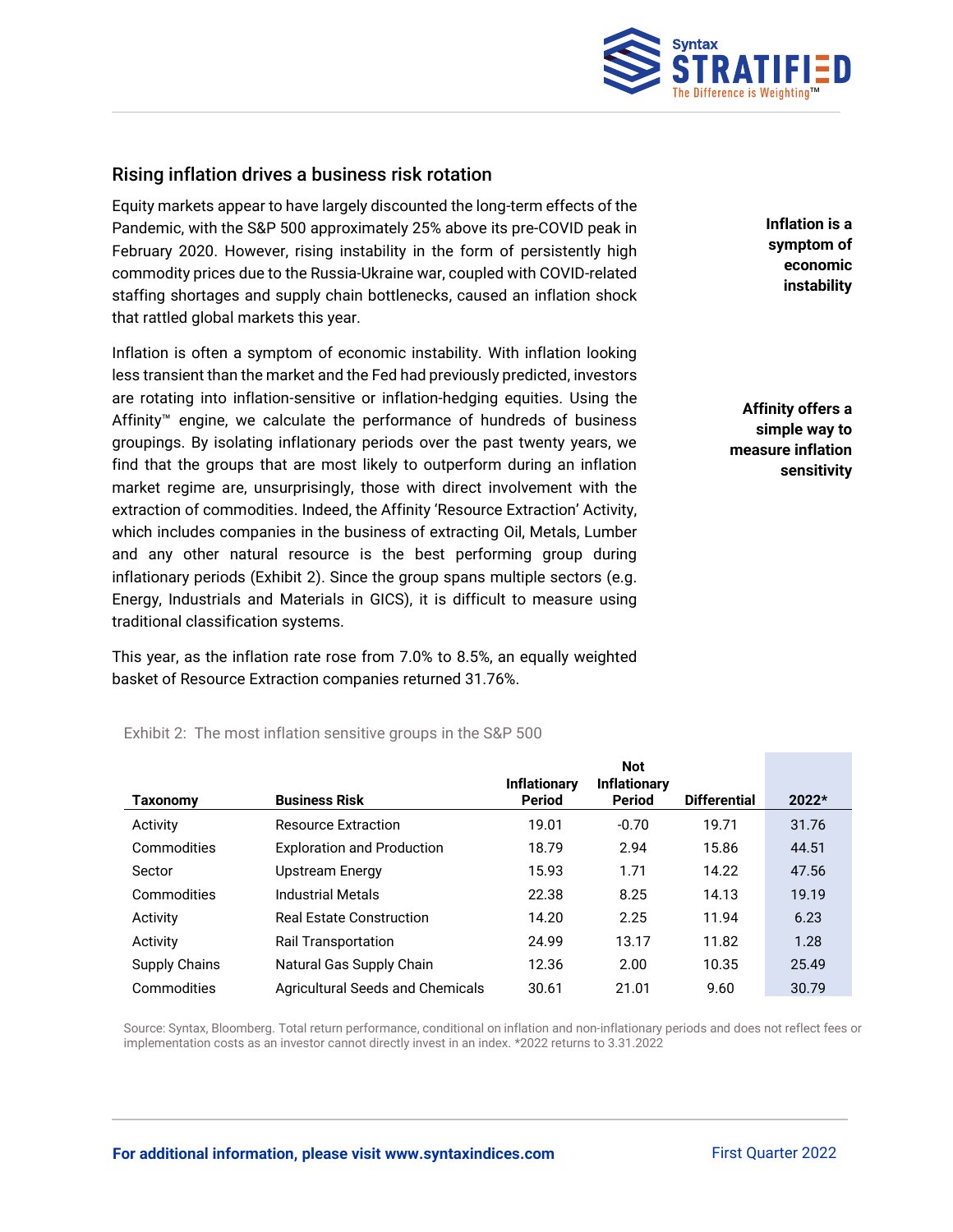

## Regime Shift from Growth to Value continues

As a result of rising inflation, US bond yields have risen precipitously in 2022, with the flagship US 10-year bond yield nearly doubling from 1.5% at the start of the year to 2.9%. As we wrote in our recent note, "Regime Shifts - Why the S&P 500 could underperform Alternative Weighted ETFs", a rise in interest rates has a profound effect on the relative fortunes of Growth stocks, and in turn the performance of cap versus alternatively weighted indices.

Higher interest rates are often a headwind for growth companies, since Growth stocks often rely on future earnings potentially more than their Value counterparts, hence they have a higher sensitivity to changes in the discount rate. When interest rates rise, their future earnings are discounted heavily and therefore earnings are downgraded more for Growth names than Value ones. The oversized weight of Tech (growth) within the S&P 500 means that any underperformance of Growth stocks will lead to underperformance of cap weight vs alternatively weighted products (as evidenced by the strong correlation in Exhibit 3). This year the S&P 500 Value index has outperformed the S&P 500 Growth index by 15.0% and the Syntax Stratified LargeCap index has outperformed the S&P 500 index by 5.7% (to 4.28.2022).





Source: Bloomberg



#### Exhibit 3: S&P 500 recently underperforms as Value outperforms

Source: Syntax, Bloomberg. Cumulative total relative return, 2.1.2021-2.1.2022. Performance does not reflect fees or implementation costs as an investor cannot directly invest in an index.

We note that the style biases that are so pronounced in the US LargeCap universe are not prevalent in other regions or size segments, where tech is far less dominant. We believe that a significant value exposure explains why the MSCI EAFE and the S&P 600 have fared better in relative terms versus their alternatively weighted counterparts so far this year.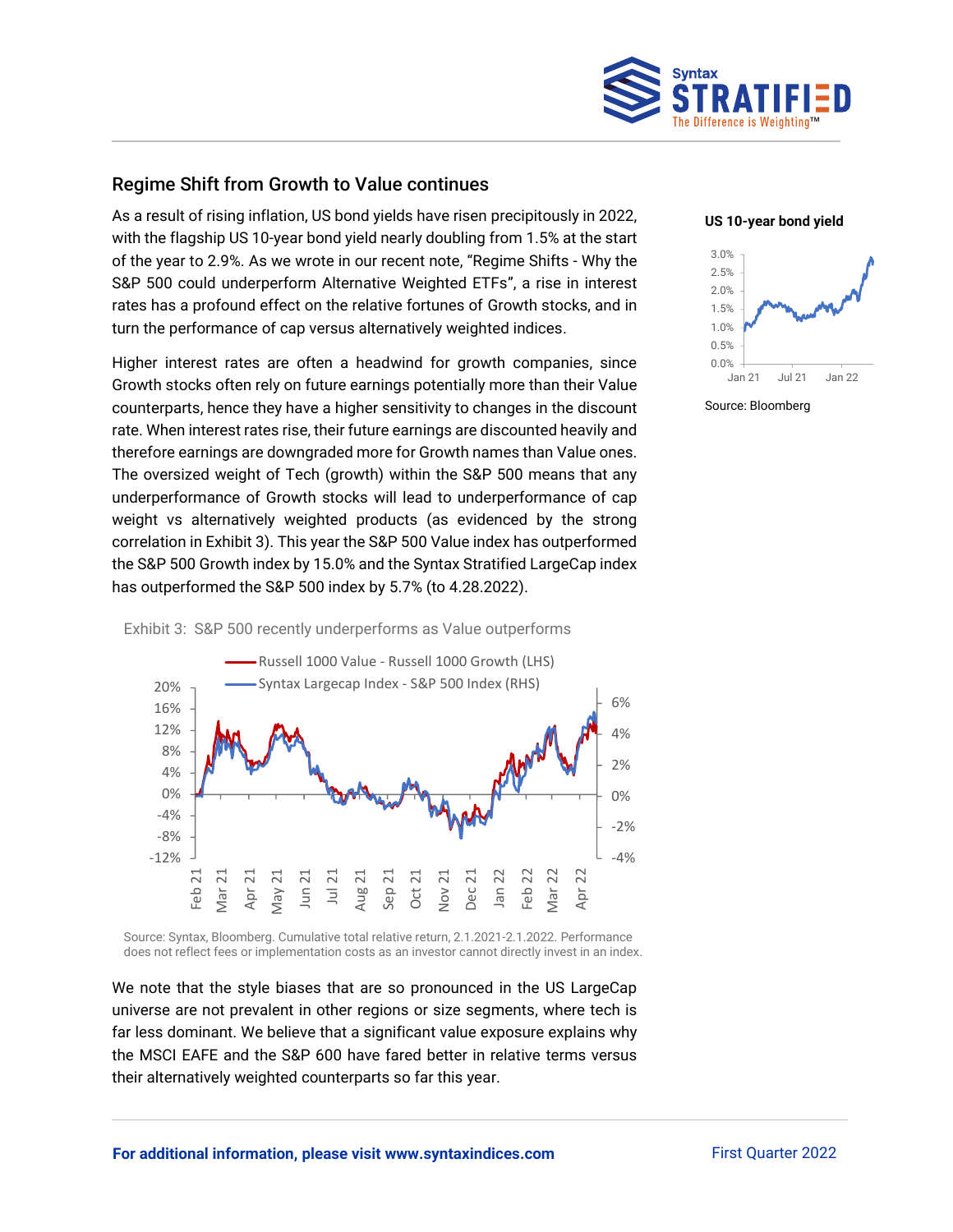

## Market turbulence drives renewed interest in defensive equities

The recent market volatility stemming from the Russia-Ukraine conflict amidst rising interest rates has prompted stocks in selective defensive groupings to outperform in Q4 2021 and Q1 2022 (Exhibit 4).

|                                         | $2022*$ | 6M    | 12M   | 3Υ    | 5Υ   | 10Y  |
|-----------------------------------------|---------|-------|-------|-------|------|------|
| <b>Defensive</b>                        | $-0.2%$ | 10.0% | 12.9% | 9.9%  | 7.2% | 9.5% |
| Defensive Utilities                     | 6.1%    | 17.9% | 16.4% | 6.8%  | 5.2% | 8.1% |
| <b>Consumer Staples and Necessities</b> | $-2.2%$ | 7.8%  | 6.7%  | 9.2%  | 6.8% | 9.6% |
| Defensive Healthcare                    | 2.2%    | 9.7%  | 15.3% | 9.4%  | 6.0% | 9.7% |
| other Defensive Businesses              | $-8.2%$ | 2.2%  | 16.1% | 10.3% | 9.7% | 8.7% |

Exhibit 4: Performance of the Affinity Defensive Theme in S&P 500

Source: Syntax Affinity™. Equal Weighted group performance as of 3.31.2022.

Stratified Weight Indices have a consistently higher allocation to defensive business risks (Exhibit 5) due to their diversified methodology which does not favor any one sector or industry (such as technology in the S&P 500 or Industrials in MSCI EAFE).

#### Exhibit 5: S&P 500 Exposure to Defensive Equities

|                                         | <b>Stratified</b><br><b>LargeCap</b> | <b>S&amp;P 500</b> | <b>Difference</b> |
|-----------------------------------------|--------------------------------------|--------------------|-------------------|
| <b>Consumer Staples and Necessities</b> | 12.92%                               | 6.55%              | 6.37%             |
| Defensive Utilities                     | 4.02%                                | 2.18%              | 1.84%             |
| Defensive Healthcare                    | 3.96%                                | 5.60%              | $-1.64%$          |
| other Defensives Businesses             | 1.95%                                | 1.06%              | 0.89%             |
| <b>Defensive</b>                        | 22.84%                               | 15.40%             | 7.44%             |

**Stratified LargeCap has a higher weight in Consumer Staples and Necessities**

Source: Syntax Affinity™. Weights as of 3.31.2022

The result is that Stratified Weight has less cyclicality and a higher weight in the defensive business groupings for all our major regions and size segments (Exhibit 6).

Exhibit 6: Core Benchmark Exposure to Defensive Equities

| <b>Universe</b>  | <b>Stratified</b><br>Weight | Cap<br>Weight | <b>Difference</b> |
|------------------|-----------------------------|---------------|-------------------|
| S&P 500          | 22.84%                      | 15.40%        | 7.44%             |
| <b>MSCI EAFE</b> | 22.15%                      | 21.24%        | 0.91%             |
| S&P SmallCap 600 | 22.88%                      | 11.53%        | 11.35%            |

Source: Syntax Affinity™. Weights as of 3.31.2022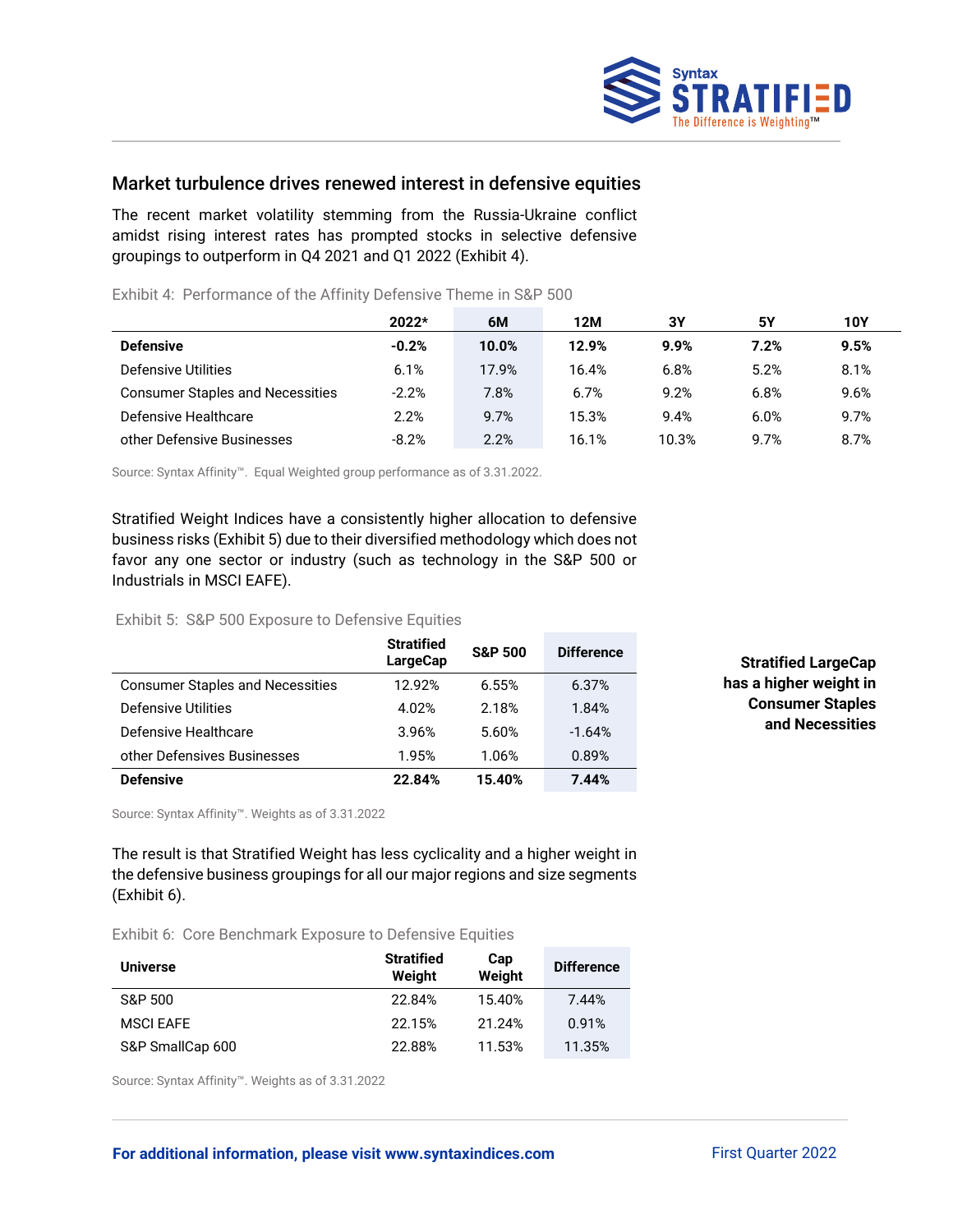

## Conclusion

The decline in the S&P 500 this year has been attributed to (amongst other things) stress from the Russia-Ukraine conflict and rising inflation and interest rates. We believe that historically high levels of concentration, due to the cap weighted index methodology is exacerbating the decline.

The index is not only overexposed to Technology-related business risks, but also by extension overexposed to rising interest rates, inflation, the business cycle and unrealistic earnings expectations.

Now more than ever, we believe that the S&P 500 is taking diversifiable risks in its attempt to capture the market equity risk premium and that a more diversified index, namely the Stratified LargeCap Index offers a better representation of the broad market for those investors wishing to invest in equities without taking an outsized view on any sector, industry or company.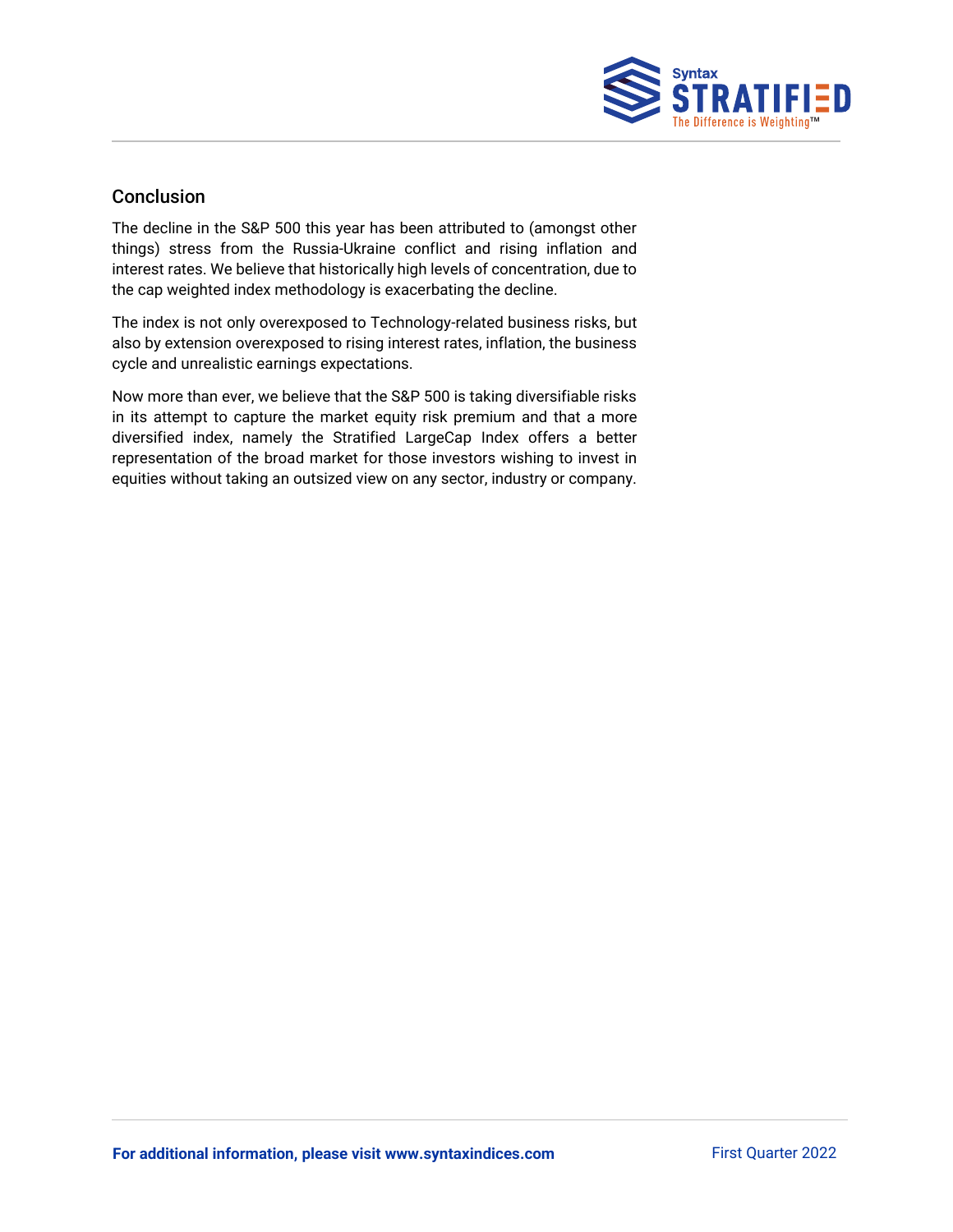

### **Exhibit 4. Thematic Performance and Exposure within the US LargeCap universe**

|                                   | 3M       | 12M     | <b>10Y</b> | Full  |                                       | 3M       | <b>12M</b> | <b>10Y</b> | <b>Full</b> |
|-----------------------------------|----------|---------|------------|-------|---------------------------------------|----------|------------|------------|-------------|
| S&P 500 Equal Weight              | $-2.7%$  | 13.1%   | 14.0%      | 12.1% | S&P 500 Equal Weight                  | $-2.7%$  | 13.1%      | 14.0%      | 12.1%       |
| <b>Distribution Models</b>        |          |         |            |       | <b>Recurring Revenue Model</b>        | $-3.6%$  | 14.6%      | 10.6%      | 8.7%        |
| Sell Through a Retailer           | $-6.0%$  | 1.5%    | 9.1%       | 8.0%  | <b>Telecommunication Services</b>     | $-3.3%$  | $-6.7%$    | 2.4%       | 3.8%        |
| Sell to an OEM                    | $-10.5%$ | 1.5%    | 15.8%      | 9.5%  | <b>Content Subscription</b>           | $-19.1%$ | 17.1%      | 30.7%      | 12.8%       |
| Direct-to-Consumer                | $-3.4%$  | 6.5%    | 11.4%      | 9.6%  |                                       | 1.4%     | 17.2%      | 22.6%      | 7.0%        |
|                                   |          |         |            |       | <b>Equipment Rental and Leasing</b>   |          |            |            |             |
| Government-Subsidized             | 5.6%     | 19.1%   | 16.3%      | 12.6% | <b>Rate Regulated Utilities</b>       | 6.1%     | 16.4%      | 8.1%       | 5.2%        |
| Advertisement Revenue Model       | $-5.2%$  | $-9.2%$ | 10.7%      | 7.8%  | Software Subscription                 | $-14.4%$ | 1.2%       | 16.7%      | 16.0%       |
| Franchisor                        | $-9.3%$  | 16.5%   | 12.8%      | 8.0%  |                                       |          |            |            |             |
|                                   |          |         |            |       | <b>Commodities</b>                    | 20.5%    | 39.4%      | 7.6%       | 9.0%        |
| <b>Supply Chains</b>              |          |         |            |       | <b>Energy Commodities</b>             | 38.6%    | 61.7%      | 1.2%       | 7.3%        |
| <b>Electronics Supply Chain</b>   | $-13.1%$ | 7.5%    | 15.5%      | 12.6% | <b>Agricultural Commodities</b>       | 22.0%    | 40.2%      | 15.9%      | 13.0%       |
| Industrial Equipment Supply Chain | $-5.4%$  | 5.0%    | 15.7%      | 12.2% | <b>Metal Commodities</b>              | 14.3%    | 29.0%      | 8.7%       | 8.9%        |
| Transportation Equipment Supply C | $-9.2%$  | 5.3%    | 11.3%      | 7.3%  | <b>Commodity Rail Transport</b>       | 1.3%     | 15.1%      | 16.8%      | 12.2%       |
| Consumer Goods Supply Chain       | $-15.5%$ | $-7.8%$ | 6.4%       | 7.4%  | <b>Chemical Commodities</b>           | $-10.1%$ | 2.7%       | 12.8%      | 8.9%        |
| Pharmaceutical and Medical Equip. | $-5.2%$  | 11.6%   | 13.9%      | 12.8% |                                       |          |            |            |             |
| Food Supply Chain                 | 2.5%     | 14.4%   | 11.8%      | 9.8%  | Infrastructure                        | 3.2%     | 18.4%      | 10.1%      | 7.3%        |
| <b>Energy Supply Chain</b>        | 19.4%    | 35.0%   | 5.6%       | 7.1%  | Infrastructure Suppliers              | 4.1%     | 22.7%      | 10.8%      | 8.7%        |
|                                   |          |         |            |       | <b>Construction and Engineering</b>   | 6.9%     | 27.5%      | 5.6%       | 2.0%        |
| <b>Cross-Sector Thematics</b>     |          |         |            |       | Infrastructure Operators              | 0.8%     | 12.9%      | 10.1%      | 7.5%        |
| Aerospace                         | 6.0%     | 1.5%    | 14.0%      | 10.4% |                                       |          |            |            |             |
| Automotive                        | $-10.0%$ | 8.7%    | 11.7%      | 7.0%  | <b>Real Estate</b>                    | $-0.6%$  | 15.7%      | 7.7%       | 9.0%        |
| Consumer                          | $-7.2%$  | 0.1%    | 10.7%      | 9.6%  | Real Estate Owners/Operators          | $-6.5%$  | 10.8%      | 8.6%       | 9.0%        |
| Retail                            | $-8.2%$  | 7.1%    | 11.0%      | 9.3%  | <b>Real Estate Construction</b>       | 4.6%     | 4.1%       | 10.7%      | 11.7%       |
| Technology                        | $-9.6%$  | 5.5%    | 17.6%      | 13.7% | <b>Real Estate Services</b>           | $-1.8%$  | 8.7%       | 16.3%      | 5.5%        |
| Telecoms                          | $-8.3%$  | 5.8%    | 11.4%      | 10.4% | <b>Real Estate Components</b>         | $-21.2%$ | $-1.3%$    | 15.3%      | 8.5%        |
|                                   |          |         |            |       | <b>Real Estate Financial Products</b> | $-5.5%$  | 6.7%       | 6.9%       | 0.4%        |

Source: Syntax, Affinity, S&P Dow Jones Indices. Performance is calculated as the weighted average total return of the subset of the S&P 500 Equal Weight Index constituents who are members of the Affinity Theme. QoQ shows total return for 9.30.21 to 12.31.21. YoY shows total return from 12.31.20 to 12.31.21. Full performance period uses period from 12.31.1991 when available. Performance does not reflect fees or implementation costs.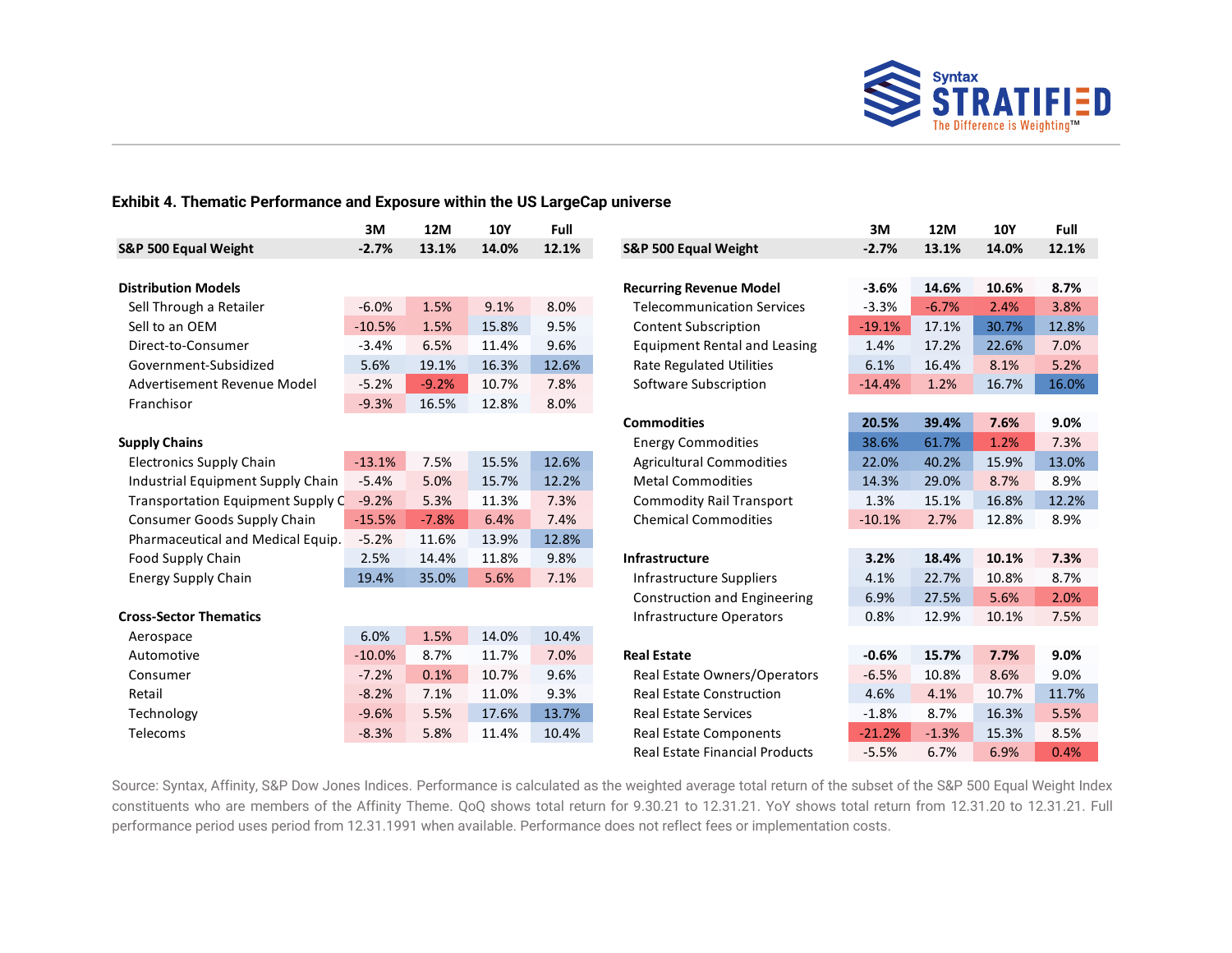

## **Exhibit 5. Sector performance for Stratified US size segments and Stratified International universes**

|                              | <b>US LargeCap</b> |           |                | International |         | <b>US MidCap</b> |                | <b>US SmallCap</b> |  |
|------------------------------|--------------------|-----------|----------------|---------------|---------|------------------|----------------|--------------------|--|
|                              | Q <sub>1</sub>     | 12 months | Q <sub>1</sub> | 12 months     | Q1      | 12 months        | Q <sub>1</sub> | 12 months          |  |
| <b>Index</b>                 | $-1.9$             | 14.2      | $-7.2$         | $-4.6$        | $-4.5$  | 2.0              | $-6.5$         | $-1.7$             |  |
| <b>Financials</b>            | $-1.0$             | 15.7      | $-3.3$         | $1.1$         | $-4.0$  | 7.3              | $-6.1$         | 3.9                |  |
| Banking                      | $-6.0$             | 10.8      | $-3.1$         | 4.5           | $-3.1$  | 2.8              | $-6.5$         | 8.8                |  |
| Insurance                    | 12.4               | 24.8      | $-3.7$         | 3.1           | 0.7     | 6.6              | $-3.7$         | $-3.9$             |  |
| <b>Real Estate</b>           | $-8.9$             | 10.7      | $-3.0$         | $-4.1$        | $-9.3$  | 11.9             | $-8.2$         | 6.8                |  |
| <b>Energy</b>                | 22.1               | 40.7      | 6.3            | 10.8          | 12.1    | 21.7             | 24.4           | 36.9               |  |
| Oil And Gas                  | 37.9               | 58.4      | 15.9           | 21.0          | 22.7    | 42.7             | 42.2           | 53.1               |  |
| <b>Gas And Electricity</b>   | 6.2                | 22.6      | $-1.4$         | 2.7           | 4.0     | 7.0              | 2.1            | 18.7               |  |
| <b>Industrials</b>           | $-1.8$             | 15.5      | $-7.4$         | $-1.6$        | $-3.2$  | 5.0              | $-2.9$         | 4.3                |  |
| <b>Industrial Materials</b>  | 8.9                | 31.0      | $-4.9$         | $-3.3$        | 1.6     | 16.6             | 8.4            | 24.8               |  |
| <b>Industrial Components</b> | $-10.8$            | 5.3       | $-12.5$        | $-5.5$        | $-6.6$  | 1.3              | $-8.5$         | $-2.7$             |  |
| <b>Industrial Equipment</b>  | $-3.0$             | 4.4       | $-4.0$         | $-0.6$        | $-7.7$  | $-5.0$           | $-10.1$        | $-9.4$             |  |
| <b>Industrial Services</b>   | $-2.2$             | 22.2      | $-7.7$         | 3.1           | 0.1     | 7.2              | 2.0            | 9.5                |  |
| <b>Information Tools</b>     | $-10.4$            | 16.4      | $-13.8$        | $-2.3$        | $-10.0$ | 9.6              | $-13.1$        | 0.6                |  |
| <b>Integrated Circuits</b>   | $-12.4$            | 13.6      | $-15.3$        | 6.3           | $-14.7$ | 8.0              | $-14.1$        | 21.1               |  |
| Hardware                     | $-8.0$             | 21.4      | $-12.6$        | $-13.5$       | $-10.6$ | 17.7             | $-11.8$        | $-9.1$             |  |
| Software                     | $-10.7$            | 13.1      | $-13.5$        | 0.5           | $-3.6$  | 0.4              | $-13.1$        | $-10.4$            |  |
| <b>Information</b>           | $-5.8$             | 2.1       | $-11.6$        | $-10.1$       | 1.5     | 1.5              | $-8.2$         | 0.4                |  |
| Commercial                   | $-4.0$             | 13.6      | $-10.3$        | $-1.2$        | $-0.2$  | 11.7             | $-6.3$         | 8.4                |  |
| Consumer                     | $-0.5$             | $-9.5$    | 1.7            | $-2.0$        | 2.0     | $-2.8$           | $-10.7$        | $-7.7$             |  |
| <b>Internet Services</b>     | $-13.5$            | 1.6       | $-24.9$        | $-25.8$       | 2.2     | $-4.3$           |                |                    |  |
| Consumer                     | $-14.5$            | $-6.0$    | $-14.6$        | $-20.2$       | $-14.4$ | $-11.3$          | $-14.6$        | $-14.1$            |  |
| Hhld & Personal Prod.        | $-13.1$            | $-2.6$    | $-12.2$        | $-23.3$       | $-17.1$ | $-21.2$          |                |                    |  |
| Apparel                      | $-18.9$            | $-16.6$   | $-24.2$        | $-21.3$       | $-10.6$ | $-16.0$          | $-15.6$        | 1.3                |  |
| Home Office                  | $-15.6$            | $-5.3$    | $-16.3$        | $-21.5$       | $-21.6$ | $-10.1$          | $-12.1$        | $-22.6$            |  |
| <b>Consumer Transport</b>    | $-10.7$            | 0.5       | $-5.4$         | $-15.8$       | $-7.9$  | 0.3              | $-16.3$        | $-20.8$            |  |
| Food                         | 0.4                | 15.3      | $-3.7$         | $-2.3$        | $-7.7$  | $-5.7$           | $-1.6$         | 2.0                |  |
| <b>Food Production</b>       | 4.3                | 11.2      | $-4.1$         | $-4.1$        | $-9.5$  | $-13.5$          | 0.9            | 18.0               |  |
| <b>Food Sales</b>            | $-3.3$             | 19.0      | $-3.2$         | $-0.4$        | $-5.7$  | 2.4              | $-4.0$         | $-12.0$            |  |
| <b>Healthcare</b>            | $-1.8$             | 18.0      | $-9.7$         | $-7.2$        | $-3.4$  | $-1.4$           | $-4.9$         | $-7.9$             |  |
| Pharmaceuticals              | 0.3                | 18.5      | $-1.4$         | $-1.0$        | $-0.7$  | $-12.4$          | $-4.9$         | 5.2                |  |
| Healthcare Industry          | $-3.6$             | 17.1      | $-17.7$        | $-13.6$       | $-14.5$ | 3.1              | $-1.0$         | $-12.3$            |  |
| <b>Consumer Healthcare</b>   | $-2.1$             | 16.1      |                |               | 5.2     | 4.3              | $-8.8$         | $-17.3$            |  |

Source: Syntax, Affinity™. Performance does not reflect fees or implementation costs.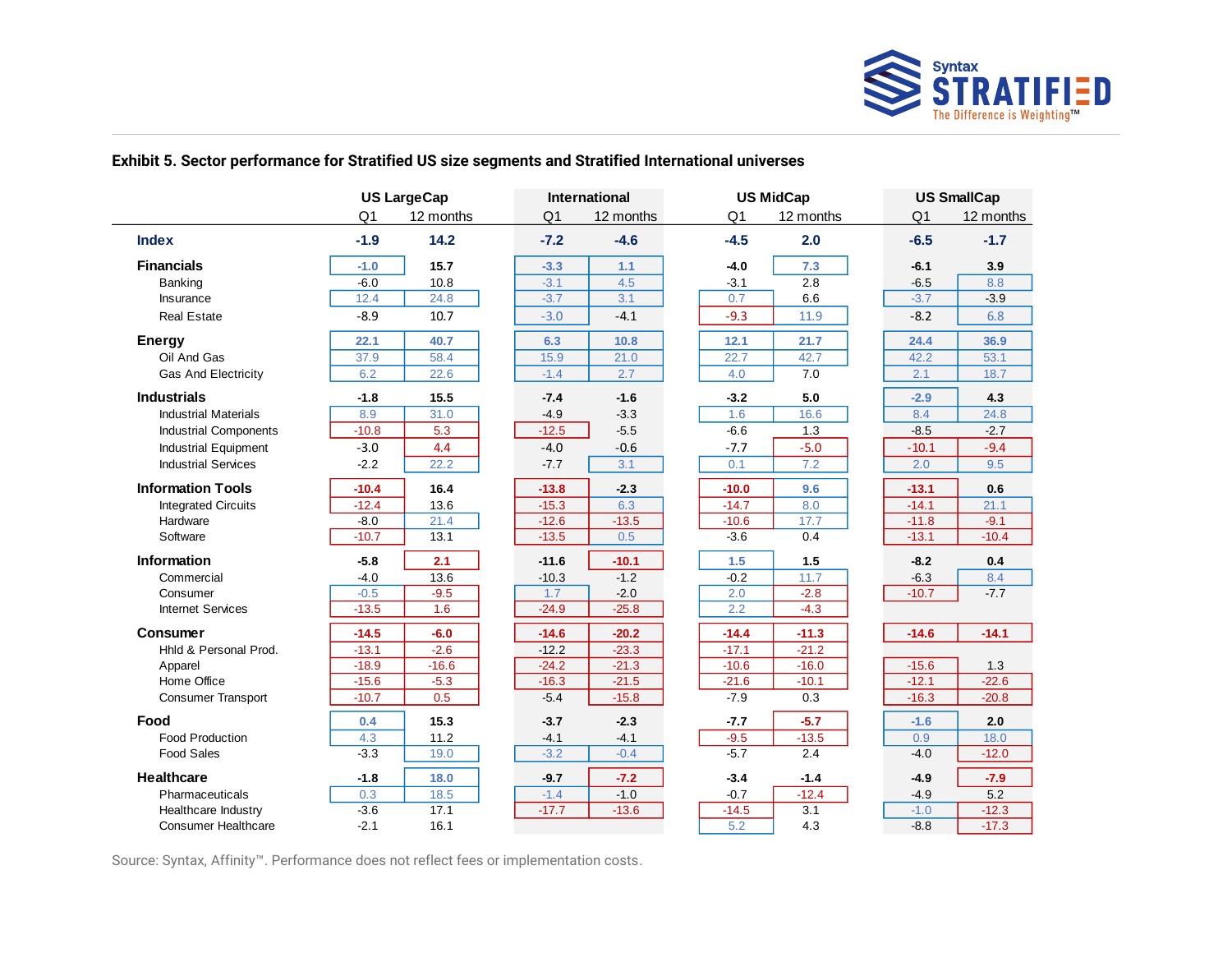

# Syntax Core Index Suite

| <b>Index</b>                             | Ticker (TR)     | <b>Base Universe</b>      |
|------------------------------------------|-----------------|---------------------------|
| Stratified Benchmark Indices™            |                 |                           |
| <b>Syntax Stratified LargeCap</b>        | <b>SYLCTR</b>   | <b>S&amp;P 500</b>        |
| <b>Syntax Stratified MidCap</b>          | <b>SYMIDTR</b>  | S&P MidCap 400            |
| <b>Syntax Stratified SmallCap</b>        | <b>SYSCTR</b>   | S&P SmallCap 600          |
| <b>Syntax Stratified Core</b>            | <b>SYCORETR</b> | S&P 900                   |
| <b>Syntax Stratified US Total Market</b> | <b>SYUSTMTR</b> | SYLC + SYMID + SYSC       |
| Syntax Stratified 1000                   | SY1KTR          | Russell 1000              |
| Syntax Europe & Asia Developed Markets   | <b>SEADMTR</b>  | <b>MSCI EAFE</b>          |
| Syntax Stratified Wilshire 5000          | SW5KTR          | Wilshire 5000             |
|                                          |                 |                           |
| Stratified Sector Indices™               |                 |                           |
| <b>Syntax Stratified Financials</b>      | <b>SYFINTR</b>  | S&P 900                   |
| <b>Syntax Stratified Energy</b>          | <b>SYENYTR</b>  | S&P 900                   |
| <b>Syntax Stratified Industrials</b>     | <b>SYINDTR</b>  | S&P 900                   |
| Syntax Stratified Info. Tools            | <b>SYITTR</b>   | S&P 900                   |
| <b>Syntax Stratified Information</b>     | <b>SYINFOTR</b> | S&P 900                   |
| <b>Syntax Stratified Consumer</b>        | <b>SYCPSTR</b>  | S&P 900                   |
| <b>Syntax Stratified Food</b>            | <b>SYFOODTR</b> | S&P 900                   |
| <b>Syntax Stratified Healthcare</b>      | <b>SYHLTHTR</b> | S&P 900                   |
|                                          |                 |                           |
| Stratified Thematic Indices <sup>™</sup> |                 |                           |
| Syntax US Large Cap Value                | <b>SPVT</b>     | Custom US Large Cap       |
| Syntax US Social Core Tier 1             | SOCIAL1TR       | Custom US Large & Mid Cap |
| Syntax US Social Core Tier 2             | SOCIAL2TR       | Custom US Large & Mid Cap |
| Syntax Real Asset                        | <b>SRAIT</b>    | Custom Large & Mid Cap    |
| <b>Syntax Stratified LargeCap ESG</b>    | <b>SYESGTR</b>  | Custom US Large Cap       |